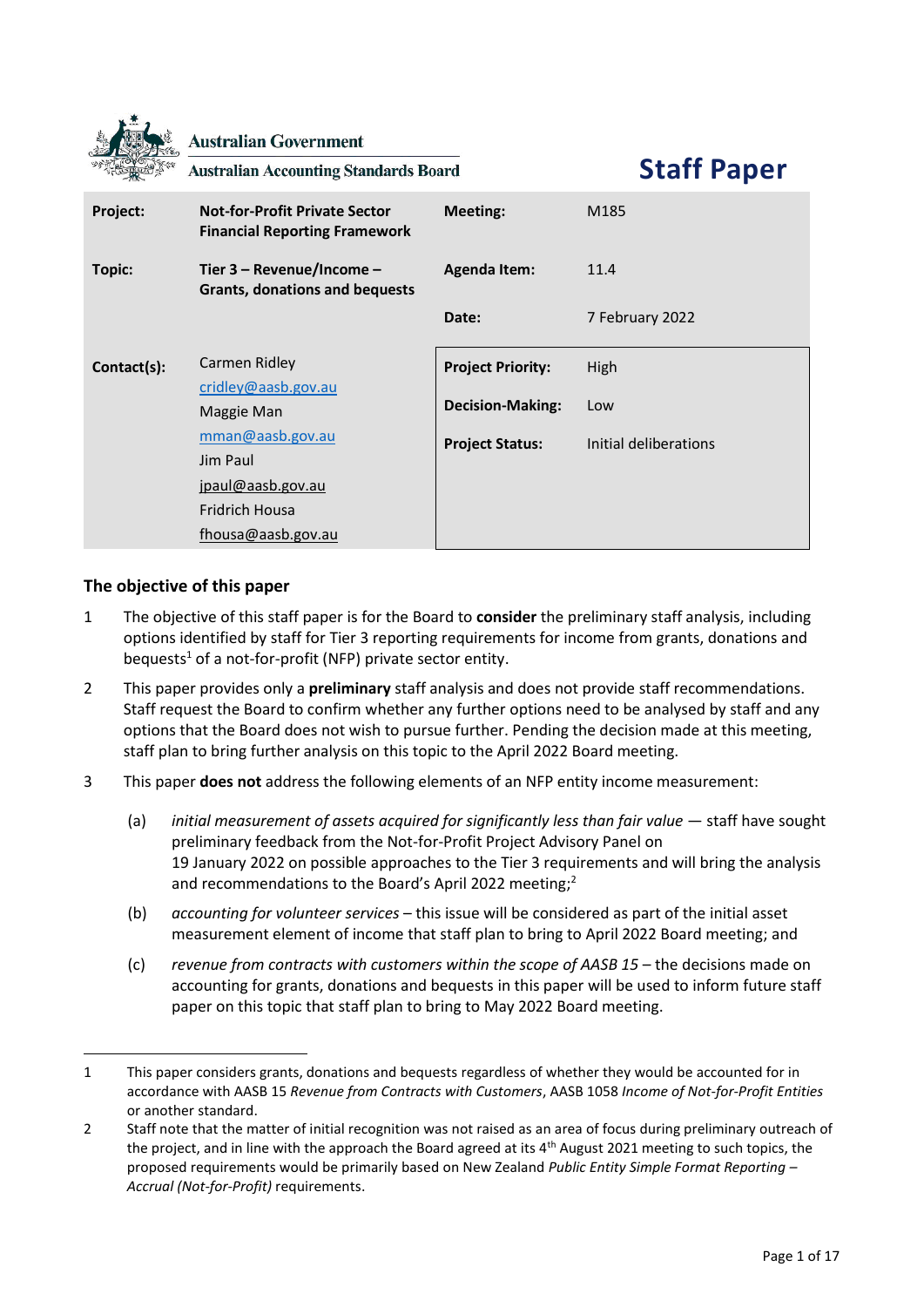# **Background and reasons for bringing this paper to the Board**

- 4 At its 4 August 2021 meeting, the Board decided to consider the classification, recognition and measurement requirements concerning revenue and other income of a NFP private sector entities at a future meeting. Stakeholders' feedback discussing the challenges are mainly concerned with recognition and measurement requirements rather than disclosure, particularly given the Board's initiative on disclosure simplification effected through the issue of AASB 1060 *General Purpose Financial Statements – Simplified Disclosures for For-Profit and Not-for-Profit Tier 2 Entities*.
- 5 Th[e Not-for-Profit Private Sector Financial Reporting Framework Project Summary](https://aasb.gov.au/media/wrokpc24/ps_afr-nfp_11-16.pdf) provides an overview of the Board's tentative decisions to date regarding the project.
- 6 Accounting for revenue and income was identified as one of the key areas for simplification based on the feedback from the preliminary outreach summarised in Agenda Paper 3.1 for the Board's 16-17 September 2020 meeting, and the Board agreed to include this topic as one of the key topics in the discussion paper at its 20-21 April 2021 meeting. Staff note that the forthcoming postimplementation review (PIR) of AASB 1058 and NFP guidance to AASB 15 may provide further information to improve accounting for income by NFP entities in general.
- 7 The Board may wish to wait to decide its preferred view on Tier 3 income accounting requirements only when the PIR further progresses. However, as the staff plan to analyse the PIR feedback in Q2 2023 and publish a feedback statement in Q4 2023, awaiting the outcomes of the PIR may further defer the completion of Tier 3 requirements if the Board would consider simplifications for Tier 3 entities at that stage. Staff also note that any decisions made as part of this project are made concerning the Tier 3 requirements development principles that give weight to the practicality, proportionality of cost and benefits for Tier 3 entities and their users and availability of the information to the entities. Accordingly, these decisions are made within the Tier 3 boundary and are not directly applicable for Tier 1/Tier 2 entities.
- 8 In the staff's view, the expected timing for considering feedback from the PIR aligns with the timing for the Board considering feedback on the forthcoming discussion paper (DP). Therefore, the feedback from the PIR is expected, in part, to assist the Board's deliberations in determining the next steps, including when and how to progress to an Exposure Draft.
- 9 On balance, whilst the Board's any preferred view in respect of income accounting should not preempt the PIR process, and recognising the PIR may have relevance to Tier 3, staff recommend the Board discuss potential options for income accounting simplification for Tier 3 entities in the DP and express its view on the preferred option if it decides to do so.

## **Question to Board members**

Q1 Do Board members agree that the forthcoming Discussion Paper should discuss potential options for income accounting simplification for Tier 3 entities and express any preferred options, if the Board decides to do so?

If not, does the Board prefer to note in the Discussion Paper that it will await to consider any income accounting simplifications until the forthcoming PIR results are available in Q2 2023?

If not, what approach do Board members prefer to take?

## **Structure of this paper**

10 This paper is structured as follows:

*Current accounting requirements and whether there is a reason for the Board to address*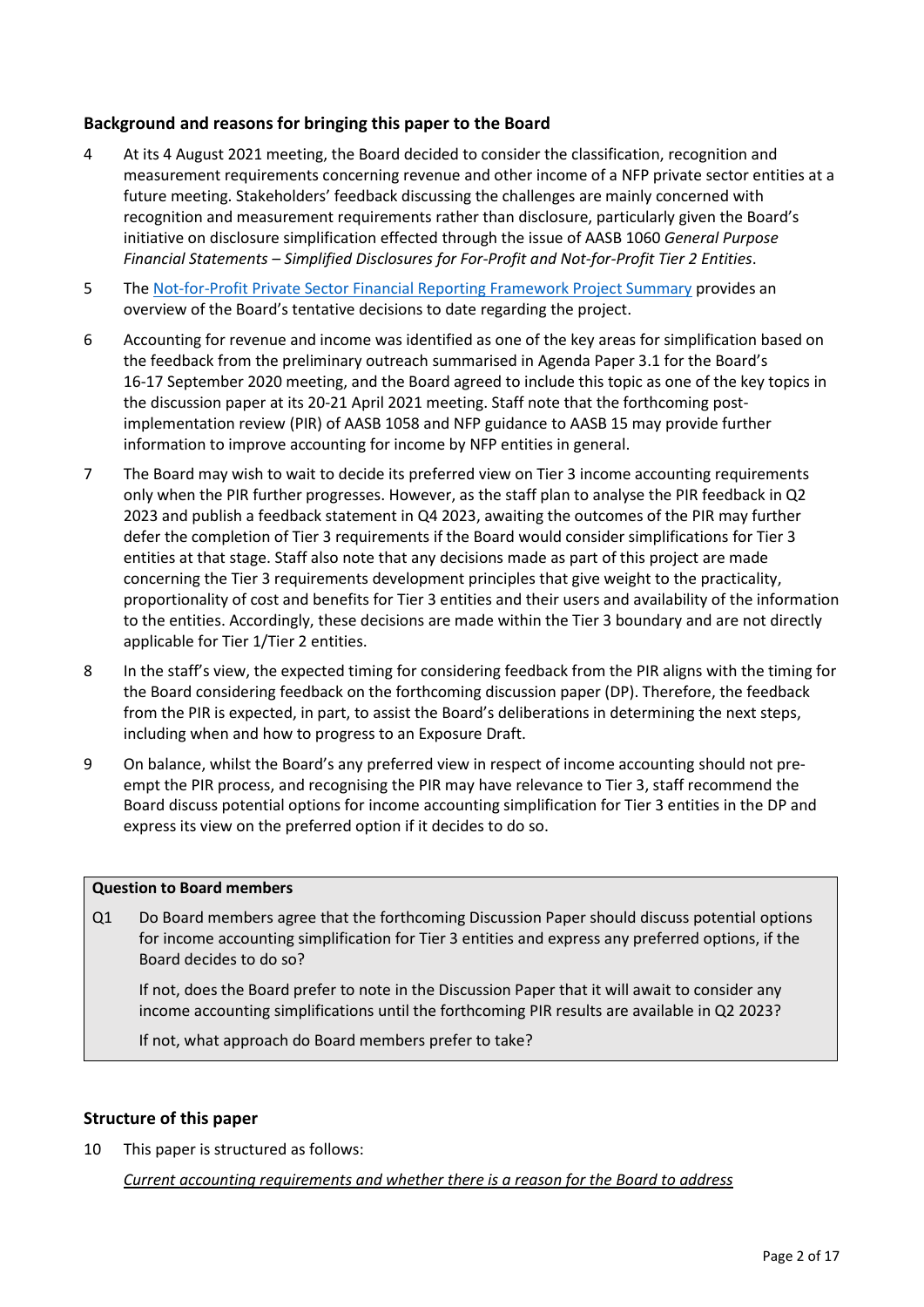- (a) current requirements under Australian Accounting Standards (paragraphs  $11 16$ );
- (b) Australian legislative requirements (paragraphs  $17 18$ );
- (c) summary of approaches taken by selected other jurisdictions (paragraph 19);
- (d) feedback from Australian stakeholders (paragraphs 20 28);
- (e) findings from academic research and other literature (paragraphs  $29 30$ );

### *Considering options for simplifications and staff analysis*

- (f) options for simplification (paragraphs  $31 36$ );
- (g) evaluation of options against Tier 3 principles (paragraph 37);
- (h) next steps (paragraph 38).

## **Current requirements under Australian Accounting Standards**

- 11 NFP private sector reporting entities are required to comply to Australian Accounting Standards such AASB 1058 *Income of Not-for-Profit Entities* and AASB 15 *Revenue from Contracts with Customers* when accounting for revenue and income (other standards provide requirements for particular types of the income, such as AASB 16 *Leases* and IFRS 9 *Financial Instruments*)
- 12 Given the scope and focus of this paper, a high-level summary of AASB 1058 requirements only has been provided below in paragraphs 13 – 16.

#### *AASB 1058 Income of Not-for-Profit Entities – a high-level summary*

- 13 AASB 1058 applies to transactions where the consideration to acquire an asset is significantly less than fair value principally to enable a not-for-profit entity to further its objects and the receipt of volunteer services.
- 14 An entity is required to apply the requirements of other Australian Accounting Standards (as relevant) to recognise an asset arising from a transaction from applying AASB 1058. Any related contributions by owners, increase in liabilities, decrease in assets, and revenue ('related amounts') are recognised in accordance with other Australian Accounting Standards (e.g., AASB 15). The excess between the initial carrying amount of an asset over the related amounts is recognised as income immediately.
- 15 Where an NFP entity receives a transfer of a financial asset to enable an entity to acquire or construct a recognisable non-financial asset that is to be controlled by the entity, the entity shall recognise a liability measured at the carrying amount of the financial asset received from the transferor over any related amounts for performance obligations under AASB 15. Income is recognised in profit or loss when the NFP entity satisfies its obligations under the transfer.
- 16 An NFP private sector entity may apply an accounting policy choice to elect to recognise volunteer services if the fair value of those services can be measured reliably, whether or not the services would have been purchased if they had not been donated. If recognised, volunteer services are recorded as an asset or an expense while the related amounts are recognised in accordance with the applicable Australian Accounting Standards. Any excess of the fair value of the volunteer services over the recognised related amounts is recognised as income immediately in profit or loss.

## **Australian legislation requirements**

17 Staff have reviewed Australian legislation governing NFP entities to understand the current reporting requirements for revenue and income of an NFP entity and assess the potential impact of any simplifications of the income accounting: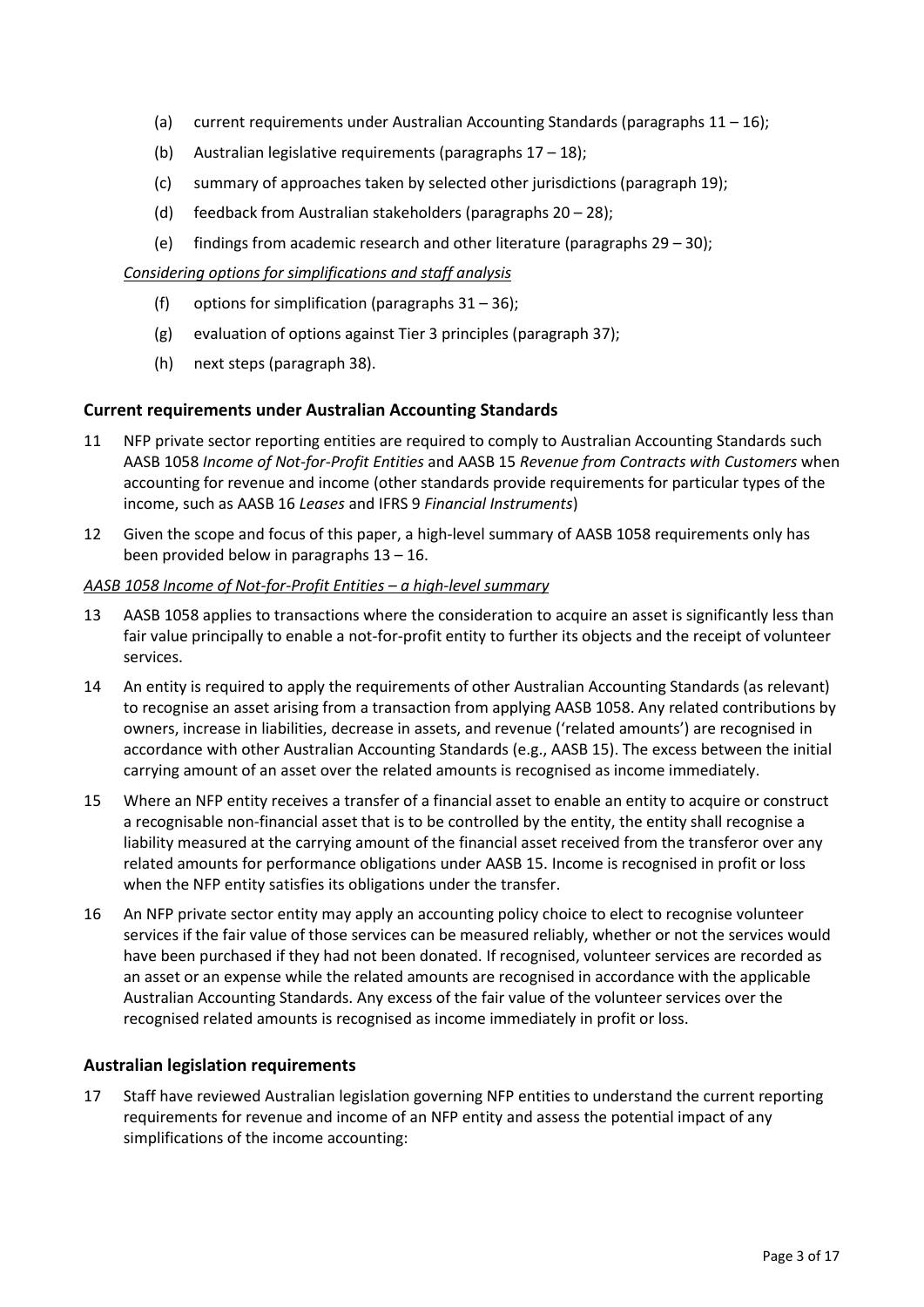- Some legislation establishes the financial reporting threshold that references **annual revenue** in accordance with the Australian Accounting Standards (e.g., *Australian Charities and Not-for-Profits Commission Act 2021,* Corporations Act 2001, NSW Co-operatives (Adoption of National Law) Act 2012).
- Other relevant Australian legislation establishes the financial reporting obligations of the entity using size thresholds referencing **gross receipts or total income** (e.g., Northern Territory *Associations Act 2003,* South Australia *Associations Incorporation Act 1985,* Queensland *Incorporated Associations Act 1981*).
- 18 While there may be differences in the NFP legislation determining the size thresholds for financial reporting requirements,<sup>3</sup> all NFP legislation requires that the financial statements present the financial performance of the entity in accordance with Australian Accounting Standards or an account of the income (and expenditure) of the NFP entity during the year. Therefore, changes to revenue and other income accounting may have an impact on whether an entity qualifies for a particular tier.

## **Summary of approaches taken by selected other jurisdictions**

19 When considering this topic, staff had regard to the requirements that apply to smaller NFP entities of other jurisdictions.<sup>4</sup> The summary from our review is as follows:

| Income<br>type/Jurisdiction                | Grants / donations with performance<br>conditions                                                                                        | Grants / donations without<br>performance conditions                                                                     |  |
|--------------------------------------------|------------------------------------------------------------------------------------------------------------------------------------------|--------------------------------------------------------------------------------------------------------------------------|--|
| <b>IFRS for SME / UK</b><br><b>FRS 102</b> | Income recognised as conditions are met                                                                                                  | Income recognised when entitled to<br>the resource                                                                       |  |
| NZ PBE Tier 3                              | Transactions with 'use or return'<br>conditions - income recognised when<br>conditions are met.                                          | Income recognised when cash<br>received.                                                                                 |  |
| <b>UK Charities SORP</b>                   | Income recognised as conditions are met                                                                                                  | Income recognised when entitled to<br>the resource                                                                       |  |
| <b>Singapore</b>                           | Income recognised on delivery of specified<br>level of service                                                                           | Income recognised when entitled to<br>the resource                                                                       |  |
| <b>HK SME FRF and</b><br><b>SME-FRS</b>    | Income recognised over period necessary<br>to match them with related costs they are<br>intended to compensate on a systematic<br>basis. | Income as received if purpose is to<br>compensate for expenses incurred or<br>for giving immediate financial<br>support. |  |

<sup>3</sup> The Board has decided at it[s 24-25 February 2021 meeting](https://aasb.gov.au/admin/file/content102/c3/AASBApprovedMinutesM179_24-25Feb21.pdf) not to specify application thresholds for tiers.

<sup>4</sup> Staff considered the components of financial statements from the following selected jurisdictions: International United Kingdom – IFRS for SMEs, United Kingdom – FRS 102 *The Financial Reporting Standards applicable in the UK and Republic of Ireland* (FRS 102) – Section 1A small entities regime and Charities SORP (102) *Accounting and Reporting by Charities: Statement of Recommended Practice* (Charities SORP), New Zealand – *Public Benefit Entity Simple Format Reporting – Accrual (Not-for-profit)* (NZ Tier 3), Canada – Part III of the Handbook Accounting Standards for Not-for-profit Organisations (Canada ASNFPO), Singapore – *Charities Accounting Standard, Hong Kong – Small and Medium-sized Entity Financial Reporting Standard* (HK SMEFRF & SME-FRS), and United States of America – Not-for-profit Entities (Topic 958) (US ASC NFP 958). Further information is provided in the supporting documents folder in Agenda paper 11.4.1.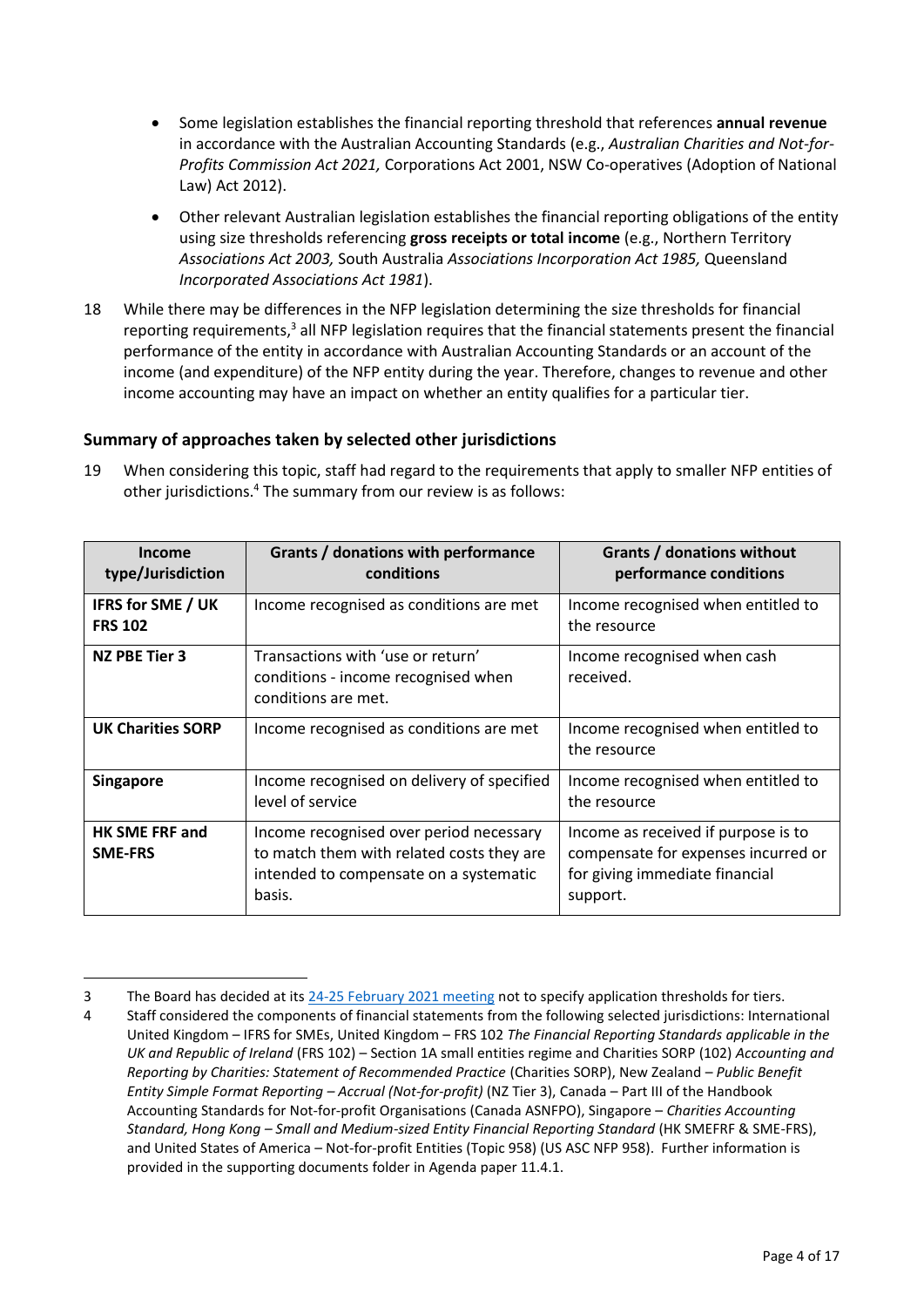| Canada                                                                                                                                                                                                                                        | Income recognised either in the same<br>period as expenses incurred or using fund<br>accounting         | Income recognised when cash<br>received.                         |
|-----------------------------------------------------------------------------------------------------------------------------------------------------------------------------------------------------------------------------------------------|---------------------------------------------------------------------------------------------------------|------------------------------------------------------------------|
| US ASC NFP 958                                                                                                                                                                                                                                | If the agreement includes donor-imposed<br>conditions, then income recognised as<br>conditions are met. | Income recognised when cash<br>received.                         |
| <b>IPSASB ED 71</b>                                                                                                                                                                                                                           | Income recognised as present obligations<br>are met                                                     | Income recognised when recipient<br>has control of the resources |
| 4 alternatives provided for comment for non-exchange transactions:<br><b>IFRS4NPO</b><br>(consultation paper)<br>Use IFRS for SME concepts and principles<br>Use JAS 20<br>ii.<br>Use IPSASB 23<br>iii.<br>iv. Use IPSASB 23 with exceptions. |                                                                                                         |                                                                  |

# **Feedback from Australian stakeholders**

20 As part of the targeted outreach conducted by staff in 2020, staff received feedback that stakeholders supported the Board in developing a 'simpler balance sheet'. Amongst other aspects, staff understood this to extend to stakeholder support for simpler recognition and measurement requirements. In addition, at the AASB NFP Project Advisory Panel meetings held on 18May 2021, <sup>5</sup> panel members provided the following initial feedback concerning possible Tier 3 accounting simplifications for revenue and income recognition:

*The distinction between recognition of revenue from contracts with customers and recognition of other income from providing goods or services to members of the community*

- 21 Several members of the Project Advisory Panel suggested simplifying the income recognition requirements for Tier 3 reporting by NFP private sector entities. They:
	- (a) noted that Australian Accounting Standards applicable to NFP entities require a mainly twostep approach to applying income recognition requirements, in which the entity considers first whether a transaction or arrangement falls within the scope of AASB 15 *Revenue from Contracts with Customers* and, if not, then applies the 'other income' recognition requirements of AASB 1058 *Income of Not-for-Profit Entities*; and
	- (b) suggested setting out the Tier 3 recognition requirements for revenue and other income in a single integrated section of the Tier 3 Standard(s).
- 22 A related comment made by some members of the Project Advisory Panel was that various NFP private sector entities (including Tier 3 NFP entities) encounter difficulties with identifying when arrangements fall within the scope of the revenue recognition requirements of AASB 15 or the income recognition requirements of AASB 1058. Their concern extends beyond the different locations of income recognition requirements, to the way in which those requirements interact.
- 23 One Panel member suggested retaining the 'transfer of control of goods or services' revenue recognition principle in AASB 15 for contracts with customers but to simplify the requirements of AASB 15 for application by Tier 3 NFP entities. In relation to recognising revenue from contracts with

<sup>5</sup> Refer Agenda paper 3.4 *Not-for-Profit Project Advisory Panel minutes from 18 May 2021 meeting* from the 20-21 June 2021 AASB meeting.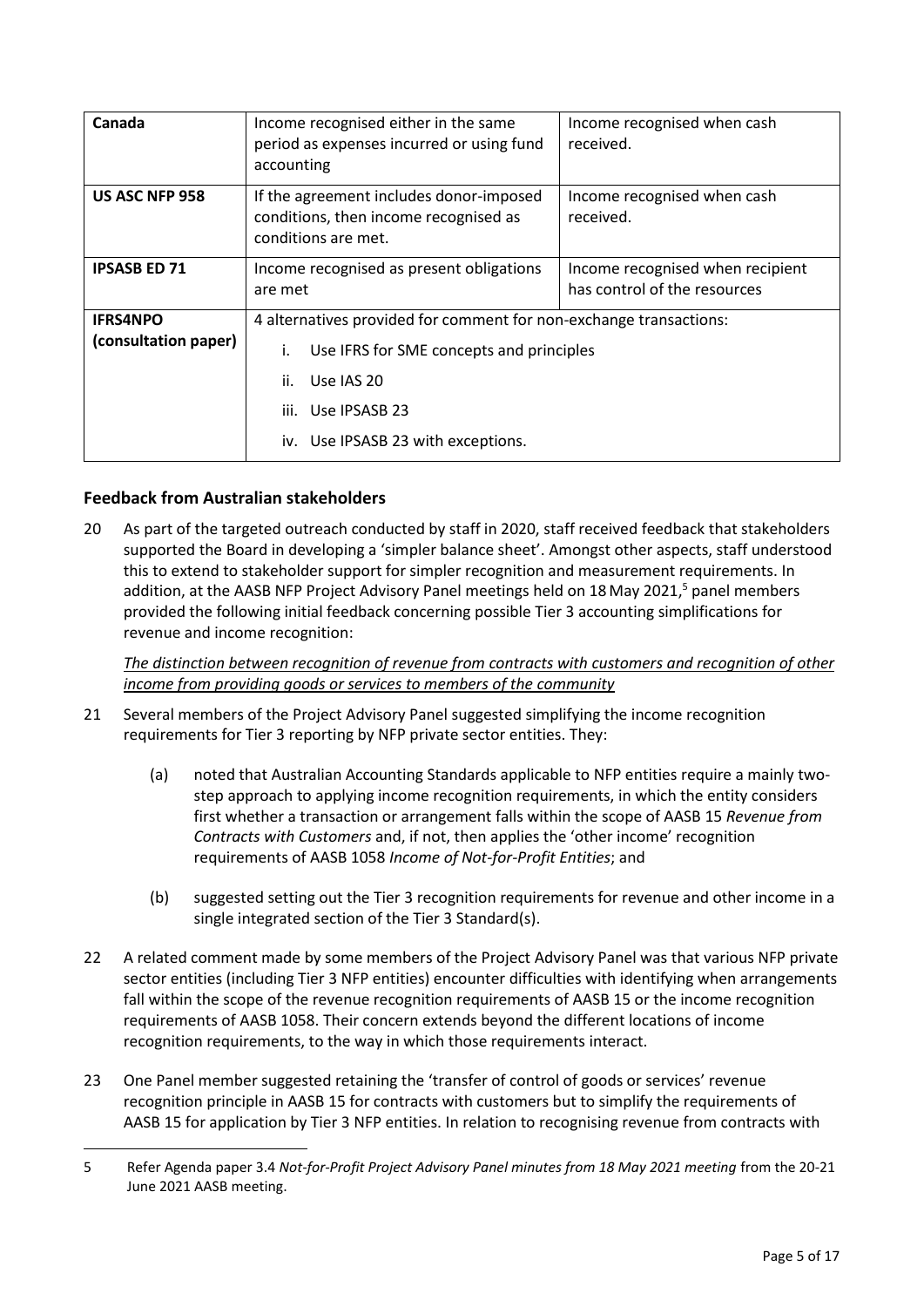customers, Panel members expressed little support for reverting to the 'significant risks and rewards of ownership' criterion in superseded Australian Accounting Standard AASB 118 *Revenue*.

24 A few Panel members suggested simplifying AASB 1058 for application by Tier 3 NFP entities by replacing its residual approach of applying AASB 15 first, and instead including a simpler test of whether a transfer of an asset to a Tier 3 NFP entity is accompanied by a 'use or return' condition (which is the criterion specified in the New Zealand Tier 3 requirements for public benefit entities). These comments were conditional on the retention of the AASB 1058 income recognition model (incorporating by reference the requirements of AASB 15).

## *Immediate recognition of income*

- 25 Some other Panel members expressed concern that AASB 1058 requires immediate recognition of many transfers as income in circumstances in which the NFP entity considers:
	- (a) it has an obligation to spend or use the transferred asset in future periods; or
	- (b) the transfer relates to one or more future periods (e.g., the entity receives a triennial grant without meeting the criteria for identifying a performance obligation under AASB 15).
- 26 Those Panel members noted that many Tier 3 NFP private sector entities (i.e., preparers) want income recognition to be more consistent with the 'matching' principle, under which income is recognised in the periods for which it was provided (usually concurrently with related expenses). This preference reflects preparers' views (to remove differences between statutory and management reporting and resulting duplicity) and the concerns of funding/oversight bodies (users) whose expectations of the underlying basis of income recognition often differ from the basis applied. This view is consistent with the comments made in the NZ T3 PIR where many respondents preferred revenue deferral to be more widely permitted. Some of these respondents raised concerns that the current "use or return" condition requirement in the Tier 3 Standard is too restrictive. It was noted that, as a consequence of this requirement, some funders no longer offer multiyear funding arrangements.<sup>6</sup>
- 27 Several Panel members at the meeting held on 19 January 2022 confirmed that matching was their preferred option for income recognition for Tier 3 NFP entities. Several Panel members would not support recognition of grants as immediate income (as one member suggested to revert back to approach applied under AASB 1004 *Contributions* prior to the introduction of AASB 1058) as it was not simple to decide the control aspect and further, this would not be useful to the users how the entity will fund required services in future.

## **Feedback from narrow-scope revenue for NFP project<sup>7</sup>**

- 28 A number of the stakeholders consulted as part of the narrow-scope NFP revenue project who were preparers or auditors of Tier 3 NFP entities commented on the complexities and challenges encountered in ongoing implementation of AASB 15 and AASB 1058. In particular, the concepts below are relevant to this project:
	- (a) Matching revenue with expenses is difficult to achieve under the current standards, which causes confusion when explaining financial results to stakeholders.

<sup>6</sup> Agenda ite[m 2.2 Donation and grant revenue recognition in the Tier 3 Standard,](file://///mel_1/AASB_Profiles/fhousa/Downloads/NZASB%20Public%20Meeting%20Papers%2021%20September%202021%20(1).pdf) NZASB Board meeting 21 September 2021

<sup>7</sup> Agenda ite[m 16.1 AASB 1058 Income of Not-for-Profit Entities targeted outreach,](https://aasb.gov.au/media/41qaazsd/16-1_sp_aasb1058_m181_pp.pdf) AASB Board meeting 21-22 June 2021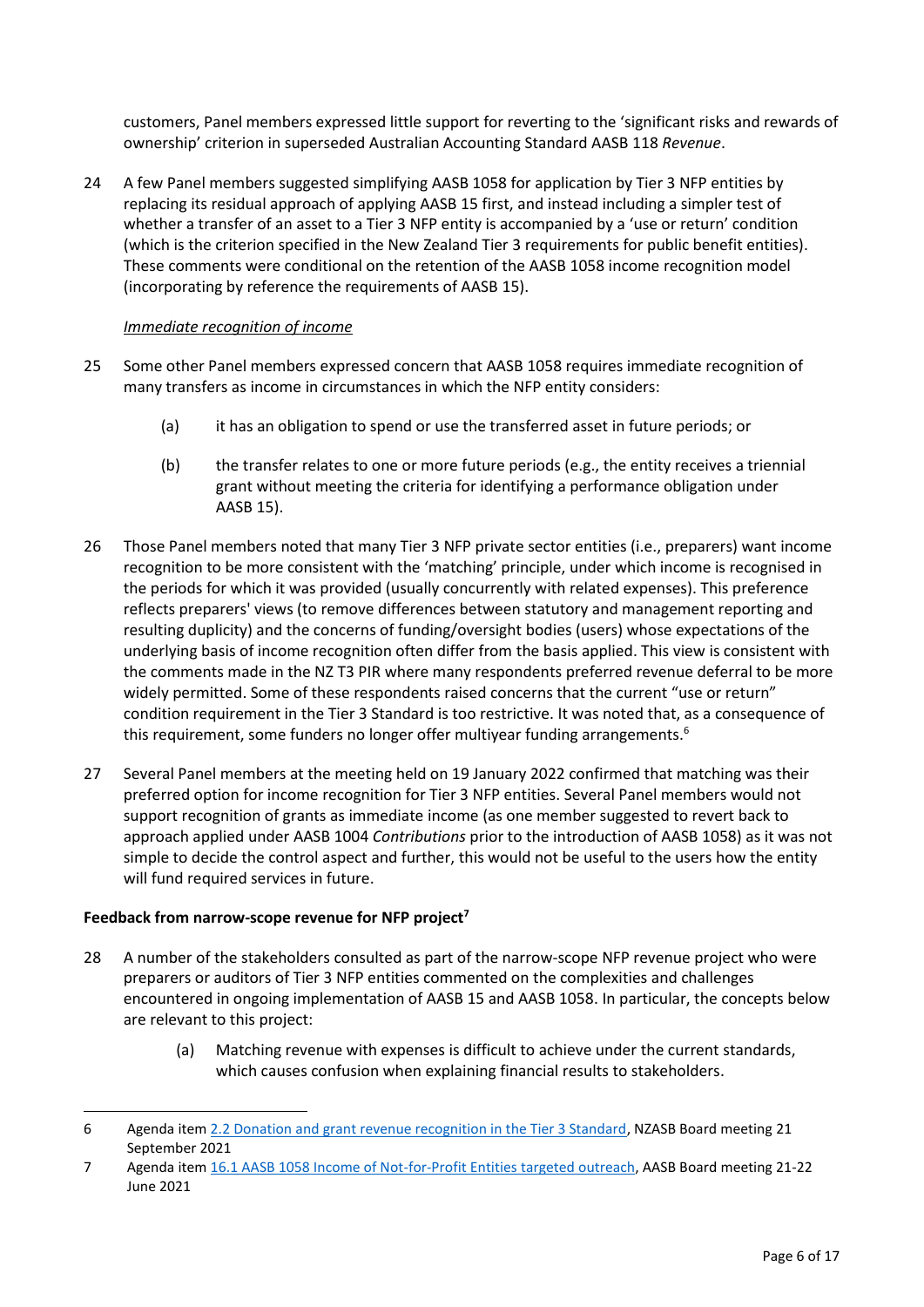- (b) Identifying the relevant accounting standards to determine appropriate income recognition methodology is time-consuming with little perceived benefit.
- (c) Lack of resources and often less skilled finance professionals in the Tier 3 NFP entities are disproportionately exposed to the abovementioned complexities.

# **Findings from academic research and other literature**

- 29 [AASB Research Report 16](https://aasb.gov.au/admin/file/content102/c3/RR16_FinancialReportingByNonCorporateSmallEntities_04-21.pdf) notes that for Not-for-Profit sector, there is a body of literature supporting the use of accrual accounting in providing useful information to encourage donors and assure or support regulators. Accurate financial reporting is rewarded by donors to NFP entities and utilised when allocating donations to NFP entities. Some research recommended differentiated regulation according to the main source of revenue<sup>8</sup> whilst other noted specific issues unique to the NFP entities such as non-reciprocal or non-exchange transfers from donors that have conditions or restrictions attached and valuing the contributions of volunteers (albeit in the context of appropriateness of the conceptual framework). 9
- 30 The most recent relevant research staff have identified is *Decision Usefulness: A re-examination of the information needs of non-profit GPFR users* (D. Gilchrist, C. Furneaux, A. West, Y. Zhang, 2021)<sup>10</sup> that identified through a series of interviews with stakeholders, identified complexities in the accounting standards leading to variability in reporting and reducing the understanding of users noting AASB 15 and AASB 1058 as adding complexity where it was not required, including:
	- the requirement to recognise income from grants or procurement process where the outcomes related to the purpose of the funding were not sufficiently clear to allow for the staged recognition as the expenses were incurred and potential cause to threaten resourcing opportunities due to profitable performance;
	- the recognition of the receipt of capital funds for purchase assets and bequests (including the appropriate timing of recognition) as income may distort the financial performance of the entity; and
	- support amongst users, preparers and auditors for the return to the matching principle or simpler accounting standards that could help users and those charged with governance better understand the accounting for an entity's revenue and income.

# **Options for simplification**

31 With reference to the flowchart in Appendix A of Agenda Paper 11.1 for this meeting on approaches to simplification, staff have identified five options for Tier 3 reporting requirements on the accounting for income from grants, donations and bequests. The staff analysis considers current practice in Australia and international jurisdictions, feedback received from stakeholders, and the findings summarised in paragraphs 20 to 30 above. In the main, the options focus on simplifying the AASB 1058 approach, which requires assessment of the requirements of other Standards before recognising the income, including assessing the specificity of any conditions attached to a transaction. Many Tier 3 entities with unsophisticated systems and low resources report their progress on grants through an acquittal system. Accordingly, one consideration in simplification is identifying a method that is consistent with the existing systems and processes.

<sup>8</sup> *Differentiated regulation: the case of charities,* Cordery, C. J., Sim, D. & van Zijl, T. (2017)

<sup>9</sup> *The non-profit accounting mess* (Anthony, R. N. 1995)

<sup>10</sup> Thi[s research](https://aasb.gov.au/media/5oelznke/rf2021-gilchrist_et_al_decisionusefulnesspaper.pdf) was presented at the AASB Research Forum 2021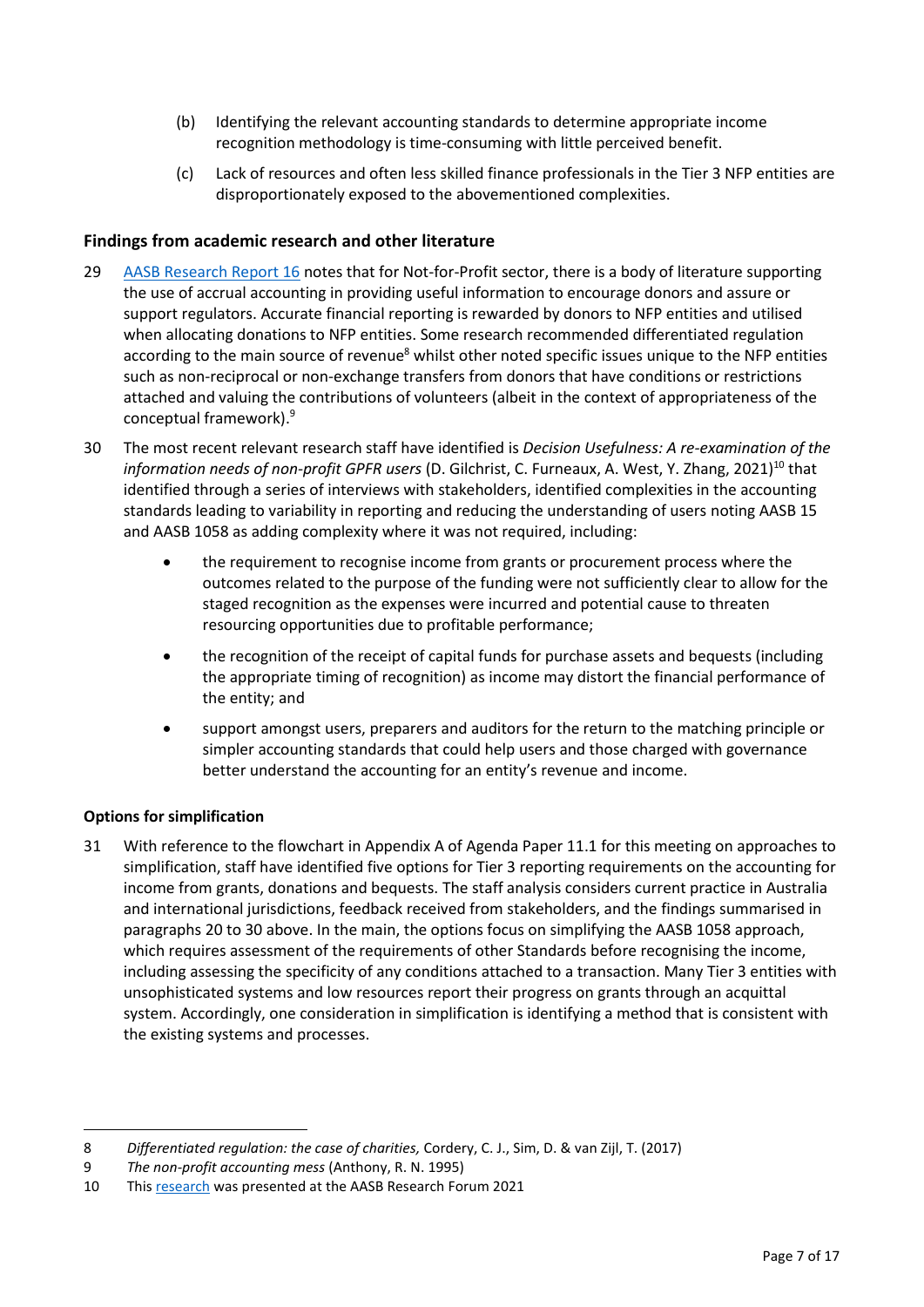32 Staff have summarised the options below and note that the language used in this paper is based on underlying sources and would be articulated using simpler and more plain English words for the Tier 3 requirements.

# *Income recognition model (options) for Tier 3 NFP entities (income in the scope of AASB 1058 and outside the scope of another standard, primarily grants, donations and bequests)*

- 33 The options below consider the income recognition model for NFP entities where the income is outside the scope of another standard (primarily grants, donations and bequests), i.e., for example, it excludes income relating to interest, dividend and rental, since these will be covered in other elements of the NFP FRF project:<sup>11,12</sup>
	- (a) **Option A**: Apply unchanged the requirements for recognition of other income set out in AASB 1058. In this paper, this model is abbreviated as the "AASB 1058 model" (noting the pending outcome of forthcoming PIR). This option would not provide simplification compared to current reporting requirements other than the simplification of language and potentially disclosures.
	- (b) **Option B**: Simplify the requirements for the recognition of other income set out in AASB 1058 by also identifying liabilities (and therefore deferring income recognition) whenever either:
		- there are enforceable conditions that the entity must spend or otherwise use the transferred assets as directed or return them to the transferor; or
		- the transferor can enforce the entity's promise to transfer economic resources by other means.

In other words, under Option B, the condition is enforceable, but not limited to cases in which enforceability is achieved through a refund right over the transferred asset, and means that the need to assess whether the contract contain sufficiently specific performance obligations in order to defer income is largely removed. In this paper, this model is abbreviated as the "enforceable conditions model".

- (c) **Option C**: Modify the requirements for the recognition of other income set out in AASB 1058 along the lines proposed in IPSASB ED 71 *Revenue without Performance Obligations* (February 2020) by also identifying liabilities (and therefore deferring income recognition) for performance obligations that are not owed to customers, e.g., obligations to perform specified activities or incur eligible expenditure. In this paper, this model is abbreviated as the "enforceable activities/expenditures model". Similarly to Option B, this would simplify currently required assessment under AASB 1058 whether conditions result in sufficiently specific obligations.
- (d) **Option D**: Simplify the requirements to allow either expense or time-based matching. This approach would be similar to the approach applied in AASB 120 *Accounting for*

12 Another option that staff did not analyse further was "risk and reward" approach adopted by the superseded AASB 118. This was on reflection from the preliminary feedback that this option does not provide additional user value and is not simpler compared to current AASB 1058 requirements. Therefore, staff focused on the options identified including those around "matching" principle noting that whilst Options B, C and D might be similar, the income recognition pattern may differ depending on distinction between "conditions" (Option B), "activities/expenditures" (Option C) and "expense/time passage" in particular set of circumstances.

<sup>11</sup> Staff have also considered a further option being a model when the period in which income is recognised in respect of transferred assets is based on judgement unless the transfer results in a contract with customer, a lease liability, a financial instrument or a provision. Staff did not include this model in the options above because in staff's view, this model would not necessarily result in the simplification for Tier 3 entities and likely would not result in the comparable financial statements.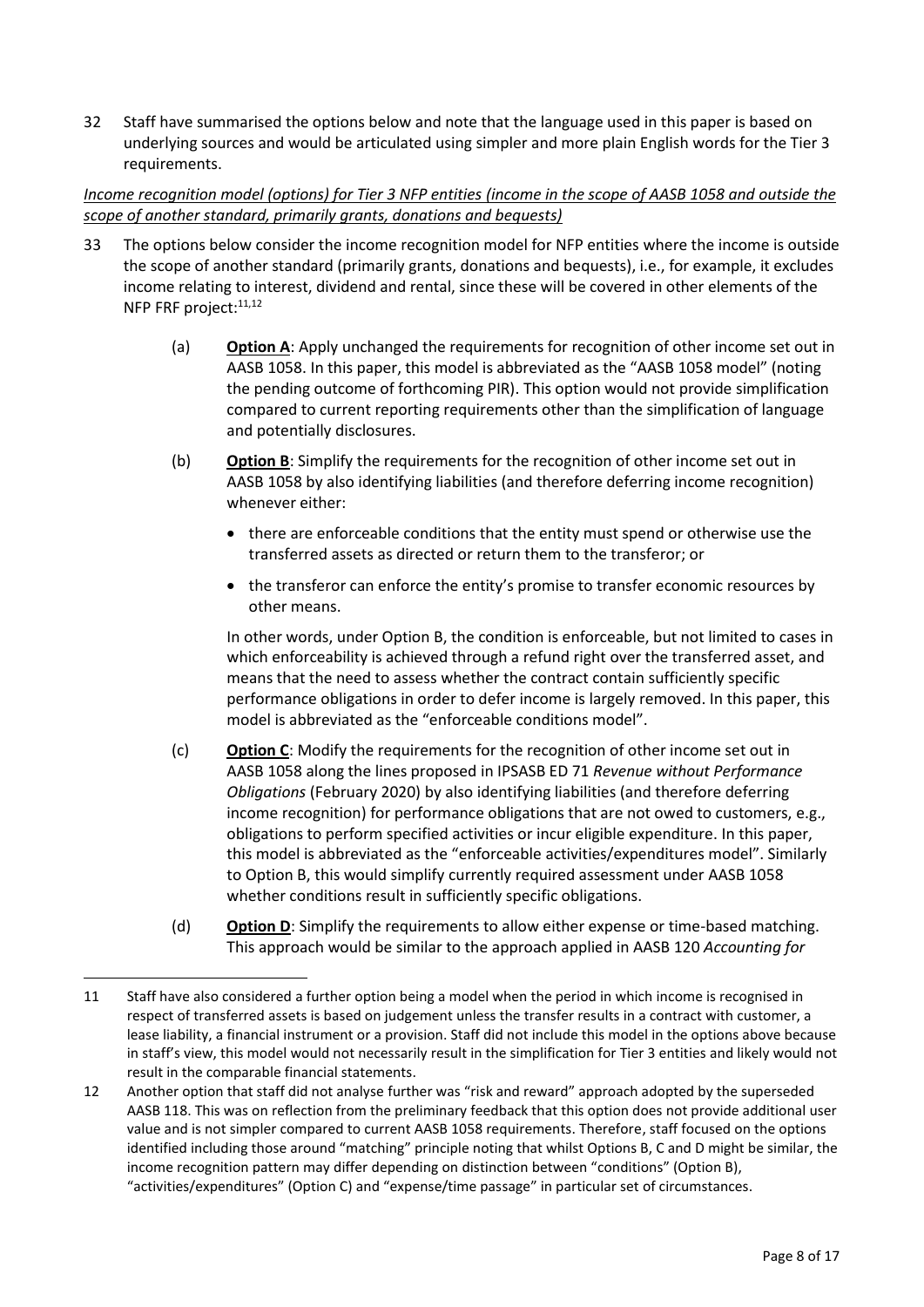*Government Grants and Disclosure of Government Assistance* (but extended to all transfers, not just government grants), under which unsatisfied conditions that defer income recognition include unenforceable conditions. This option could also include cases when the stipulation by a transferor was provided in respect of a particular period. Therefore, in this paper, this model is abbreviated as the "expense/time-based matching model". This option further simplifies the income recognition without need to assess sufficiently specific criterion and depending on the matching method allowed (that is outside the scope of this paper), a further simplification can be achieved (e.g., if a time-based or a straight-line matching method is applied).

(e) **Option E**: Under this model, the entity records revenue when there is a legal right to receive cash (either now or sometime in the future). There is no consideration of whether there are any conditions including "use or return". This option further simplifies income recognition as it is recognised at the time of receipt of cash (or a receivable). In this paper, this is referred to as the 'cash-based model'.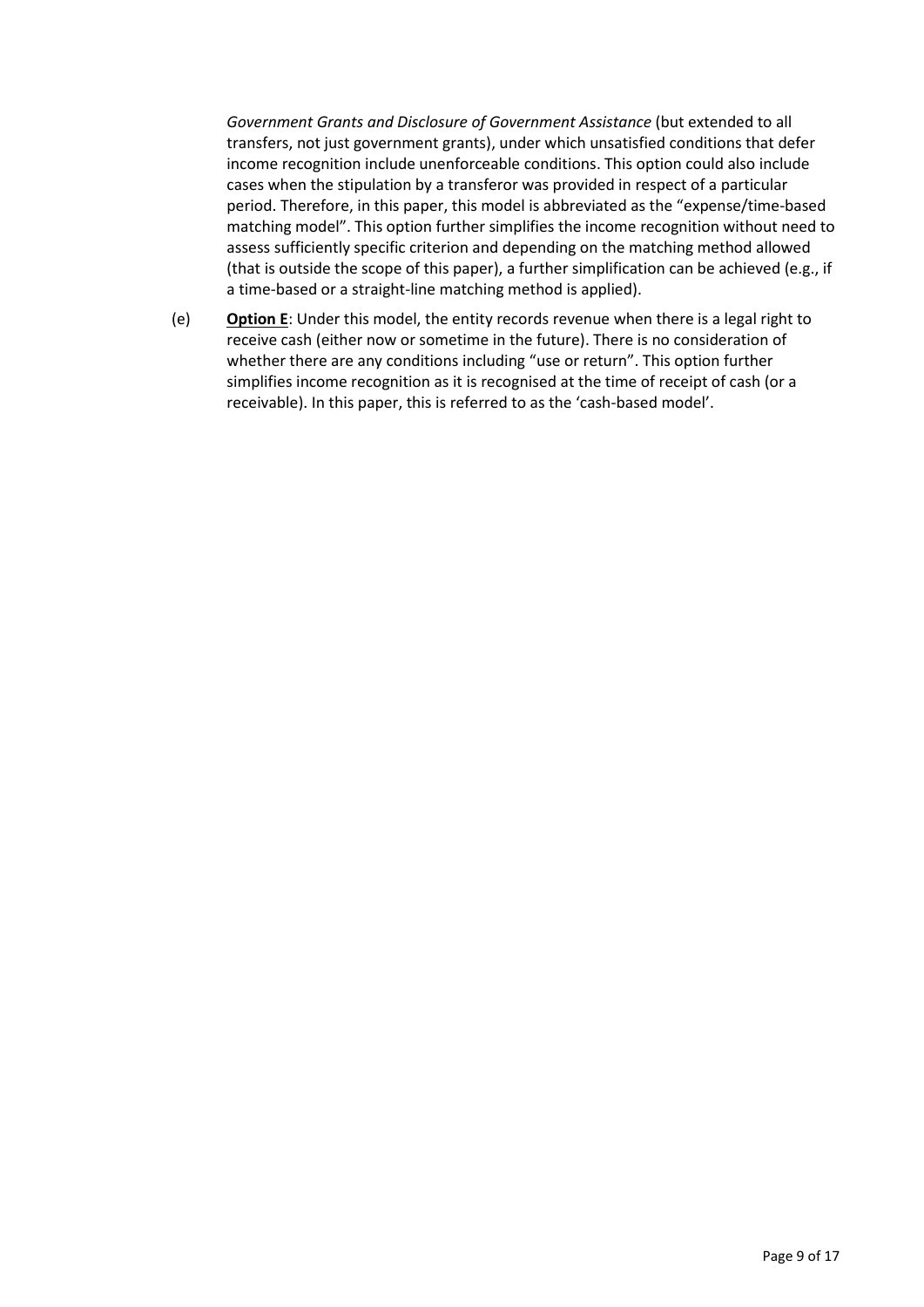34 A summary of the options and application to three high-level examples has been illustrated below to allow Board to review a snapshot of the differences in the models.

## **Table 1: High level overview and illustrative application**

|                                                                                                                       | <b>Model</b>                                                                                                                                   |                                                                                                                                                                                                  |                                                                                                                                                                               |                                                                                                                                 |                                                                                                                                                                                                   |  |
|-----------------------------------------------------------------------------------------------------------------------|------------------------------------------------------------------------------------------------------------------------------------------------|--------------------------------------------------------------------------------------------------------------------------------------------------------------------------------------------------|-------------------------------------------------------------------------------------------------------------------------------------------------------------------------------|---------------------------------------------------------------------------------------------------------------------------------|---------------------------------------------------------------------------------------------------------------------------------------------------------------------------------------------------|--|
|                                                                                                                       | Option A - AASB 1058                                                                                                                           | <b>Option B - Enforceable</b><br>conditions                                                                                                                                                      | <b>Option C - Enforceable</b><br>activities/expenditures                                                                                                                      | <b>Option D - Expense/time-</b><br>based matching                                                                               | <b>Option E - Cash-based</b>                                                                                                                                                                      |  |
| <b>High-level</b><br>overview of the<br>models                                                                        | As is under AASB 1058                                                                                                                          | Remove the requirement<br>for the contract to contain<br>sufficiently specific<br>performance obligations -<br>the contract conditions<br>need only to be enforceable<br>for deferral of income. | Same as option B, but enforceability<br>extends to provision of specified<br>activities rather than only<br>refundability of transferred funds or<br>other economic outflows. | Apply the expense or time-<br>based matching model<br>where revenue is deferred<br>when conditions in the<br>agreement are met. | Income is recognised once<br>the entity has established a<br>right to receive cash (i.e.,<br>on receipt of cash or a<br>receivable) irrespective of<br>any conditions attached to<br>the funding. |  |
|                                                                                                                       | Application of the models to the following scenarios:                                                                                          |                                                                                                                                                                                                  |                                                                                                                                                                               |                                                                                                                                 |                                                                                                                                                                                                   |  |
| <b>Entity receives</b><br>operational<br>funding in current<br>year to be spent in<br>the following<br>financial year | Immediate income                                                                                                                               | If enforceable, then defer<br>income<br>If not enforceable -<br>immediate income                                                                                                                 | Immediate income (because no<br>specific activities or expenditures<br>identified)                                                                                            | Defer income and recognise<br>over time to match expense<br>or time lapse                                                       | Immediate income upon<br>funds receipt                                                                                                                                                            |  |
| <b>Entity receives</b><br>funds to employ<br>staff and fund<br>their salaries                                         | Immediate income                                                                                                                               | If enforceable, then defer<br>income<br>If not enforceable -<br>immediate income                                                                                                                 | Defer income                                                                                                                                                                  | Defer income and recognise<br>over time to match expense<br>or time lapse                                                       | Immediate income upon<br>funds receipt                                                                                                                                                            |  |
| <b>Entity receives</b><br>funds to extend its<br>current services to<br>a new region for a<br>limited period          | Likely to be immediate<br>income unless<br>performance obligation<br>extension is sufficiently<br>specific and the<br>contract is enforceable. | If enforceable, then defer<br>income<br>If not enforceable -<br>immediate income                                                                                                                 | Defer income                                                                                                                                                                  | Defer income and recognise<br>over time to match expense<br>or time lapse                                                       | Immediate income upon<br>funds receipt                                                                                                                                                            |  |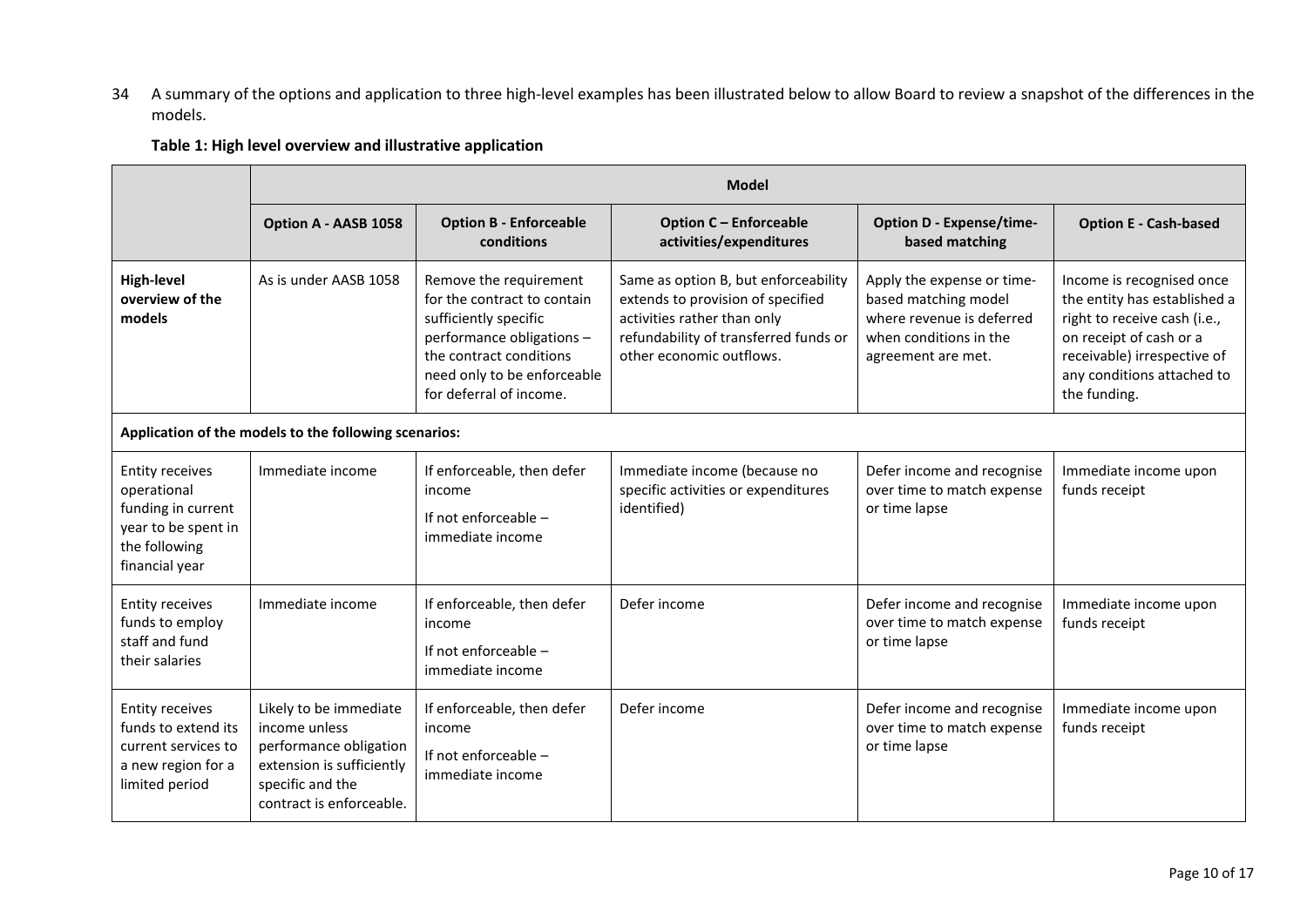- 35 Staff have analysed the support for and arguments against Option A to Option E in Table 2 below.
- 36 Staff note that some of the arguments in support for or against a particular option may be equally applicable to NFP Tier 1 or Tier 2 entities. However, this paper focusses on Tier 3 entities only and possible income recognition models for these entities from the simplification perspective, including the balance of the satisfaction of the principles for development of Tier 3 requirements that are analysed in Table 3 considering factors such user needs with the cost to the preparers and availability of the information already used by management.

### **Table 2: Summary of possible options and analysis for Tier 3 – grants, donations and bequests income recognition model**

#### **Option A: AASB 1058 model**

Apply unchanged the requirements for recognition of other income set out in AASB 1058. Thus, income other than revenues from contracts with customers and interest would be recognised immediately upon recognising an inflow of an asset (unless a related lease liability, financial instrument or provision exists) except to the extent that the entity has an enforceable obligation to use a transferred financial asset to acquire or construct a recognisable non-financial asset to be controlled by the entity (AASB 1058, paragraphs 9, 10 and  $15 - 17$ ).

| Support for the approach |                                                                                                                                  | Arguments against the approach                                                                                                                                                                                                                                                                                                                                                                                                                                                                                                                                                                                                    |  |  |
|--------------------------|----------------------------------------------------------------------------------------------------------------------------------|-----------------------------------------------------------------------------------------------------------------------------------------------------------------------------------------------------------------------------------------------------------------------------------------------------------------------------------------------------------------------------------------------------------------------------------------------------------------------------------------------------------------------------------------------------------------------------------------------------------------------------------|--|--|
|                          | Transaction neutral and consistent with Tier 1 and Tier 2 entities facilitating<br>movement of professionals between Tiers.      | Income is recognised immediately in many cases which is different from the<br>intention of the purpose of the funds.                                                                                                                                                                                                                                                                                                                                                                                                                                                                                                              |  |  |
|                          | Consistent with the principles in the Conceptual Framework.<br>Differentiates between enforceable and unenforceable obligations. | The model does not leverage management information used in decision-making.<br>The model is complex and Tier 3 entities with limited are spending significant time<br>and effort to determine the appropriate income treatment under the accounting<br>standards for compliance purposes.<br>Determining the appropriate standard (AASB 15 or AASB 1058) has caused confusion<br>and inconsistencies in reporting revenue due to difficulties in identifying whether<br>promises in agreements are sufficiently specific performance obligations.<br>Current requirements are not necessarily flexible to deal with the different |  |  |
|                          |                                                                                                                                  | arrangements entered into by Tier 3 entities.<br>Stakeholder feedback indicates the cost of ongoing implementation exceeds the<br>perceived benefits.                                                                                                                                                                                                                                                                                                                                                                                                                                                                             |  |  |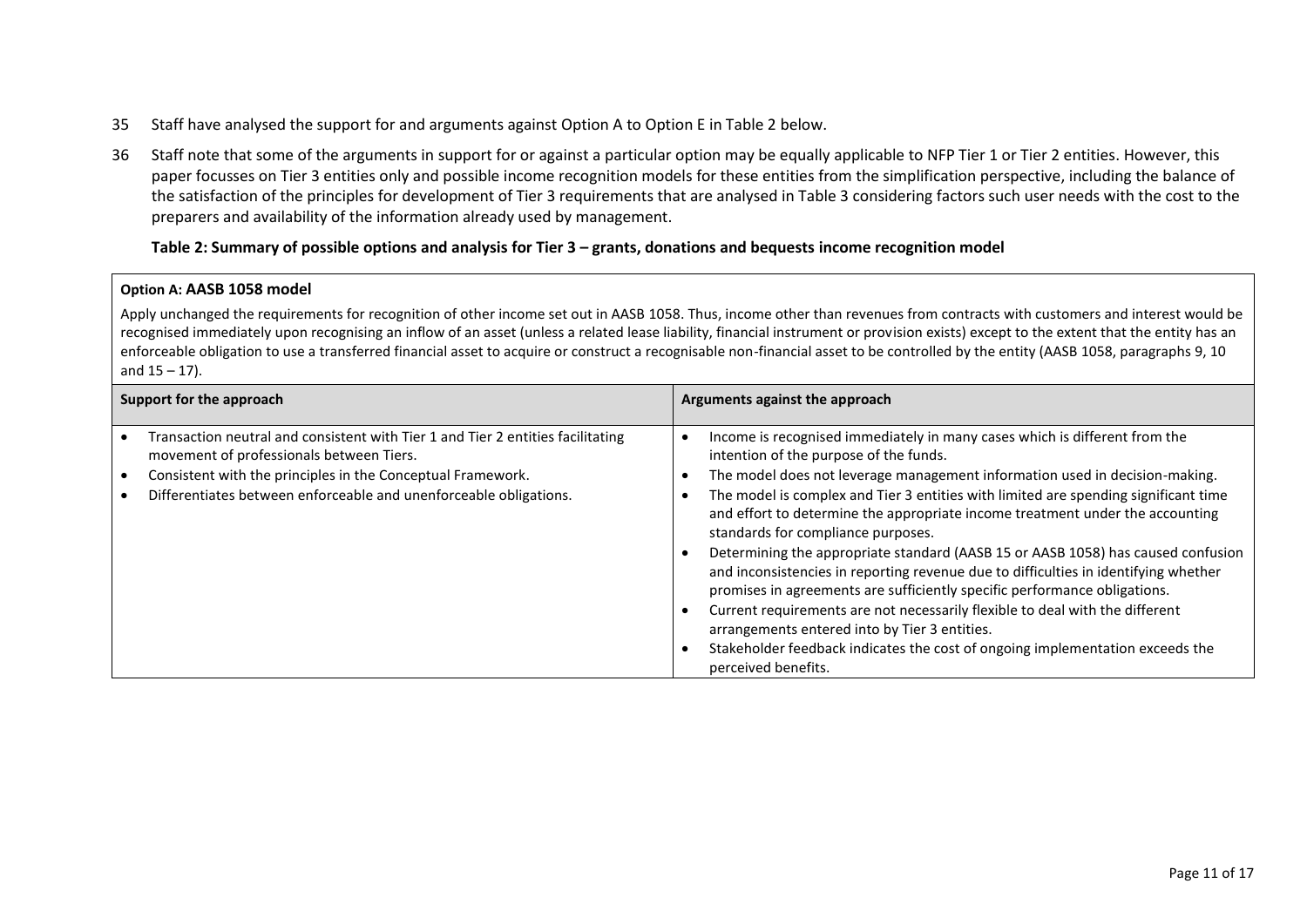#### **Option B: Enforceable conditions model**

Modify the requirements for the recognition of other income set out in AASB 1058 by also identifying liabilities (and therefore deferring income recognition) whenever:

- there are enforceable conditions that the entity must spend or otherwise use the transferred assets as directed or return them to the transferor (the requirement of the New Zealand Tier 3 requirements for public benefit entities (paragraph A62)); or
- the transferor can enforce by other means the entity's promise to transfer economic resources (using the guidance on enforceable promises in AASB 15, Appendix F, paragraph F20, for example, the transferor can enforce specific performance by the entity of the conditions attached to the transfer).

In this regard, the IFRS for SMEs requires income from grants with performance conditions to be recognised when the performance conditions are met this seems similar to identifying liabilities when either (i) or (ii) is satisfied.

| Support for the approach                                                                                                                               | Arguments against the approach                                                                                        |
|--------------------------------------------------------------------------------------------------------------------------------------------------------|-----------------------------------------------------------------------------------------------------------------------|
| Arguably proportionate response to concerns raised by stakeholders.                                                                                    | Removal of sufficiently specific means that a liability can be recognised when it may                                 |
| Removes sufficiently specific criteria which stakeholders report as being difficult<br>to apply.                                                       | be difficult to determine when the obligation is satisfied - leading to potentially<br>arbitrary revenue recognition. |
| Closely aligned with NZ Tier 3 requirements.                                                                                                           | Enforceable criteria may be too narrow a principle for deferral.                                                      |
| Differentiates between enforceable and unenforceable stipulations.                                                                                     | Stakeholders may be confused about the enforceability of constructive obligations.                                    |
| Increases the understandability of financial statements as the liability more<br>closely aligns with the stakeholder view of a liability.              | Departure from Tier 1/Tier 2 requirements, although certain liabilities would<br>overlap.                             |
| Stakeholder feedback indicates that assessing enforceability of a contract is not<br>too onerous, thereby costs would be reduced compared to Option A. | The model may not sufficiently leverage management information used in decision-<br>making.                           |

#### **Option C: Enforceable activities/expenditures model**

Modify the requirements for the recognition of other income set out in AASB 1058 along the lines proposed in IPSASB ED 71 *Revenue without Performance Obligations* (February 2020) by also identifying liabilities (and therefore deferring income recognition):

(i) to the extent that the entity has an enforceable obligation to use a transferred financial asset to acquire or construct a non-financial asset, *whether recognisable or unrecognisable*, to be controlled by the entity (e.g., unlike with the AASB 1058 model, the non-financial asset to be acquired could be unrecognised intellectual property retained by the entity from research);

(ii) whenever the entity does not incur a performance obligation to a customer but incurs an obligation in a binding arrangement to either:

- (A) perform a specified activity (e.g., construct a hospital or conduct a form of research for the entity's benefit)—this obligation seems to overlap that in (i) above but is described separately in IPSASB ED 71; or
- (B) incur eligible expenditure (i.e., incur expenditure for a specified purpose that is not an identifiable specified activity covered by (A)), e.g., funding is provided to a university to employ a marketing manager to promote the university's courses to overseas students (ED 71, para 18, 20 & AG25 – AG27).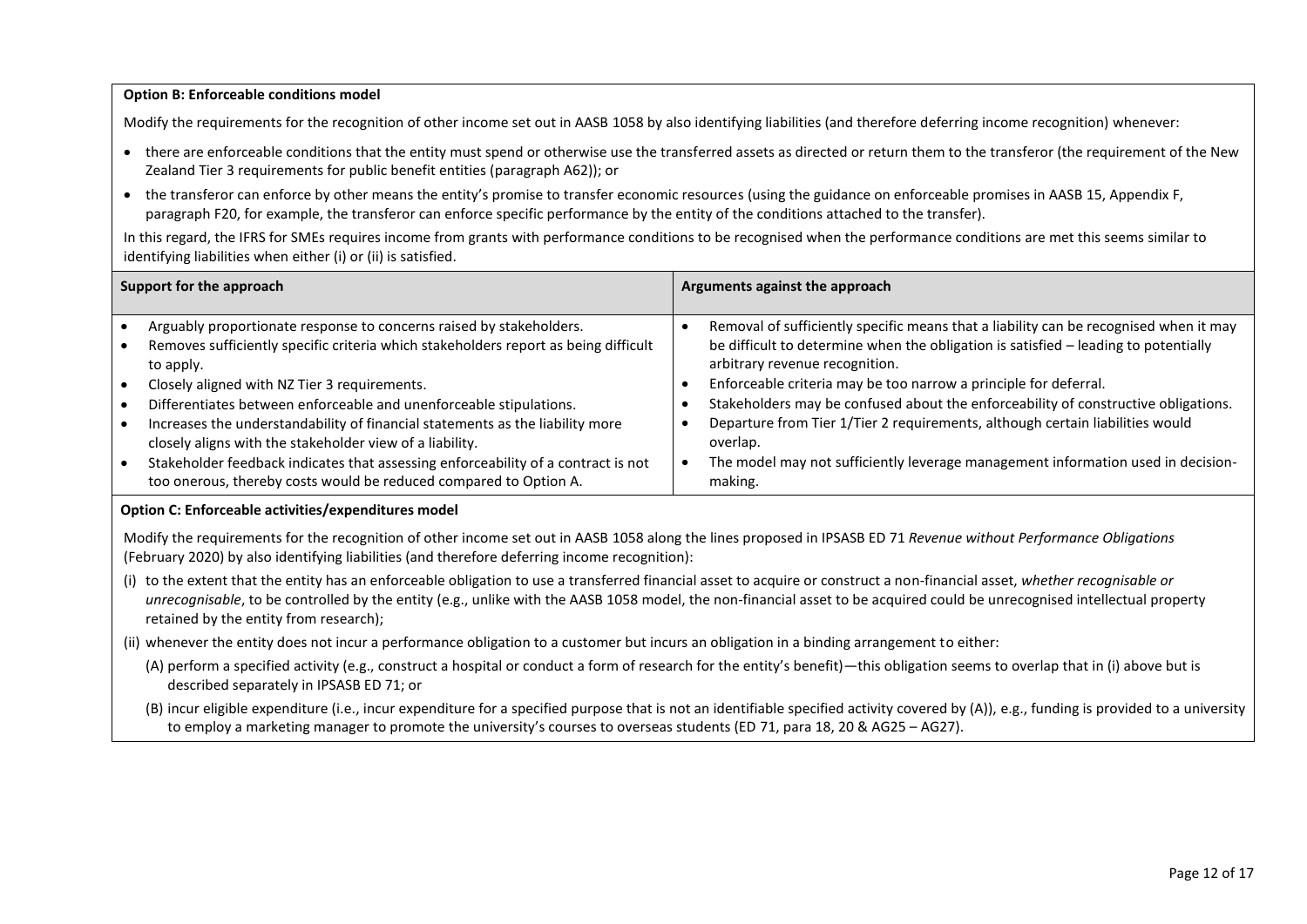| Support for the approach |                                                                                                                                                                                                                                                                                  | Arguments against the approach |                                                                                                                                                                                                  |
|--------------------------|----------------------------------------------------------------------------------------------------------------------------------------------------------------------------------------------------------------------------------------------------------------------------------|--------------------------------|--------------------------------------------------------------------------------------------------------------------------------------------------------------------------------------------------|
|                          | Increases the understandability of financial statements as the liability more<br>closely aligns with the user view of a liability.<br>Presumably less costly than existing AASB 1058 model for Tier 3 entities as<br>directly points to the activities/expenditures to consider. |                                | Departure from Tier 1 / Tier 2 requirements although certain liabilities would<br>overlap.<br>Initial costs needed to understand the new models and terminology not currently<br>present in AAS. |
|                          |                                                                                                                                                                                                                                                                                  |                                | Judgement required to understand whether the deferral criteria are satisfied.                                                                                                                    |

#### **Option D: Expense matching model**

Apply the principles of AASB 120 *Accounting for Government Grants and Disclosure of Government Assistance* (but extended to all transfers, not just government grants). Where transfers are made to the entity in return for compliance with certain conditions, the transfers would be recognised as income on a systematic basis over the periods in which the entity recognises as expenses the related costs for which the transfers are intended to compensate. Conditional transfers related to depreciable assets are recognised as income concurrently and commensurately with depreciation expense recognised in respect of those assets. All other transfers outside contracts with customers (and that do not give rise to other liabilities such as lease liabilities, financial instruments or provisions) would be recognised as income immediately upon recognising the transferred assets.

The main differences between this model and the models in Options A, B and C are that:

- (i) AASB 120 does not stipulate that the conditions over the transferred assets must be enforceable. Conceivably, a grant received on the condition that the grant money is used to acquire a non-financial asset would be accounted for as giving rise to a liability without the grantor being able to enforce the acquisition, if the grantor would discontinue the future provision of grants to the entity; and
- (ii) AASB 120 specifies that government grants related to assets, including non-monetary assets recognised at fair value, may, as a presentation alternative to recognising a 'deferred income' liability, deduct the amount of the grant in arriving at the carrying amount of the asset. Applying this alternative involves recognising the effect of the grant in profit or loss as a reduced depreciation expense. Where the grant is for the entire value of the asset, applying this alternative would in effect result in non-recognition of the granted asset.

| Support for the approach                                                                                                                                                                                                                                                                                                                                                                                                                                                                                                            | Arguments against the approach                                                                                                                                                                                                                                                                                                                                                                                                                                                                                                                                                                                             |  |  |
|-------------------------------------------------------------------------------------------------------------------------------------------------------------------------------------------------------------------------------------------------------------------------------------------------------------------------------------------------------------------------------------------------------------------------------------------------------------------------------------------------------------------------------------|----------------------------------------------------------------------------------------------------------------------------------------------------------------------------------------------------------------------------------------------------------------------------------------------------------------------------------------------------------------------------------------------------------------------------------------------------------------------------------------------------------------------------------------------------------------------------------------------------------------------------|--|--|
| Consistent with existing IFRS standard - IAS 20 (AASB 120)<br>Expected to be less costly to apply than existing AASB 1058 model for Tier 3<br>entities removing need to assess enforceability and specificity of conditions.<br>May increase the understandability of financial statements as the liability more<br>closely aligns with the stakeholder view of a liability.<br>Leverages management information used in decision-making due to the use of<br>matching.<br>Proportionate response to issues raised by stakeholders. | Does not support transaction neutrality for NFP tiers but would be consistent with<br>for-profit treatment<br>A liability arising from unenforceable obligations may result in a departure from<br>Conceptual Framework<br>Enforceability is a key characteristic of a liability, and this has been removed in this<br>option which may result in difficulty for users to identify a liability from a general<br>obligation.<br>Allows entity an option to offset funding received against a related asset purchased<br>or constructed which may result in non-recognition of assets and reduced<br>information for users. |  |  |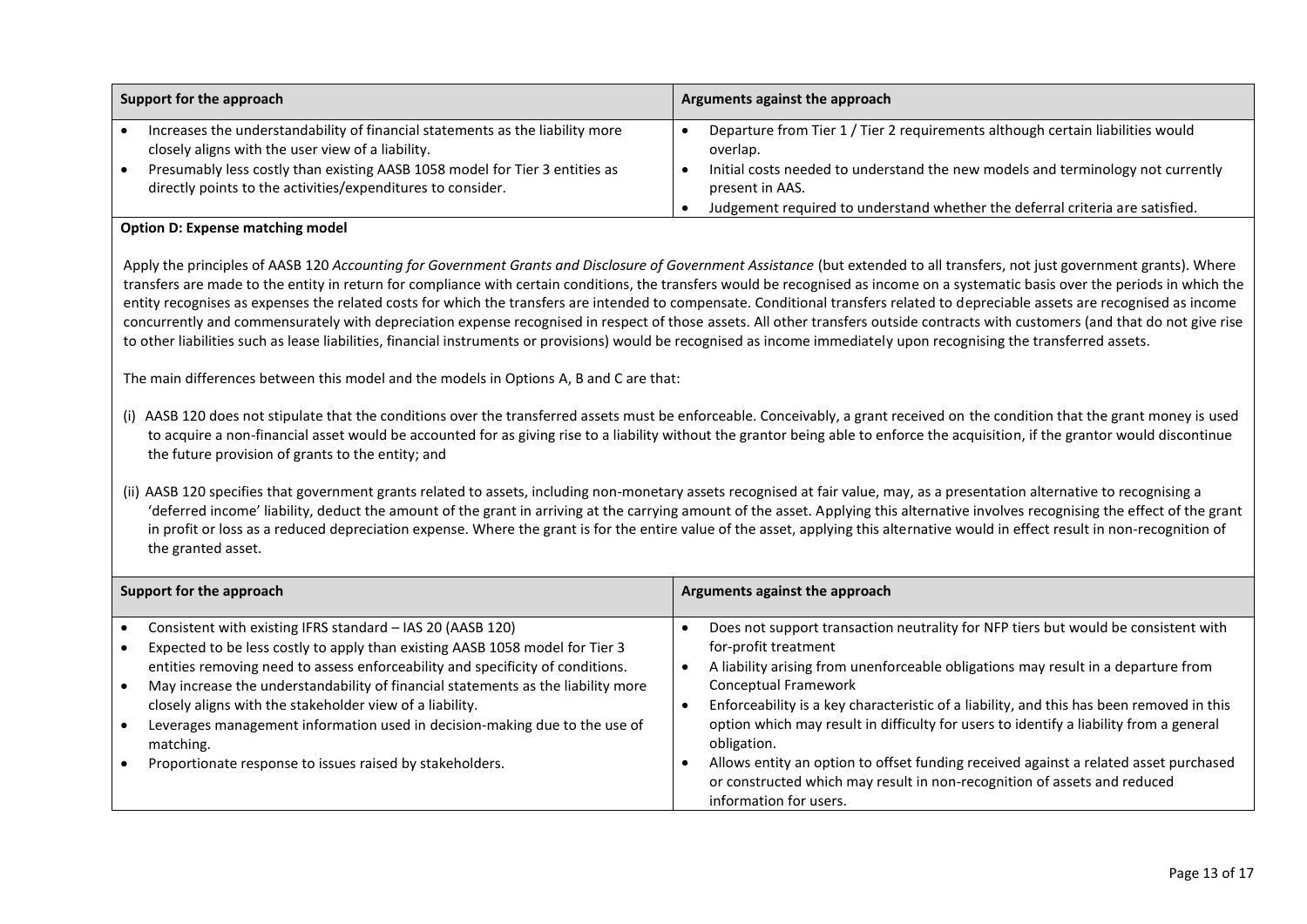#### **Option E: Cash-based model**

Under this model, the entity recognises income once the right to receive cash is established (i.e., on receipt of funds or notification of a receivable) regardless of any stipulations in the agreement.

| Support for the approach                                                                                                                           | Arguments against the approach                                                                                                                                                                                                                                                                                                                                                                                                                                                                                |  |
|----------------------------------------------------------------------------------------------------------------------------------------------------|---------------------------------------------------------------------------------------------------------------------------------------------------------------------------------------------------------------------------------------------------------------------------------------------------------------------------------------------------------------------------------------------------------------------------------------------------------------------------------------------------------------|--|
| Least costly model since an entity is not required to consider any terms and<br>conditions within the agreement to determine accounting treatment. | No transaction neutrality<br>Does not reflect the pattern of transfer of specific goods/services funded by the<br>contract<br>Causes mismatch between receipt of funds and corresponding expenditure for all<br>contracts which overlap a financial reporting period<br>Conflicts with stakeholder feedback in respect of user needs.<br>Would likely increase volatility of results as income and expenses are more likely<br>recognised in different periods compared to current requirements of AASB 1058. |  |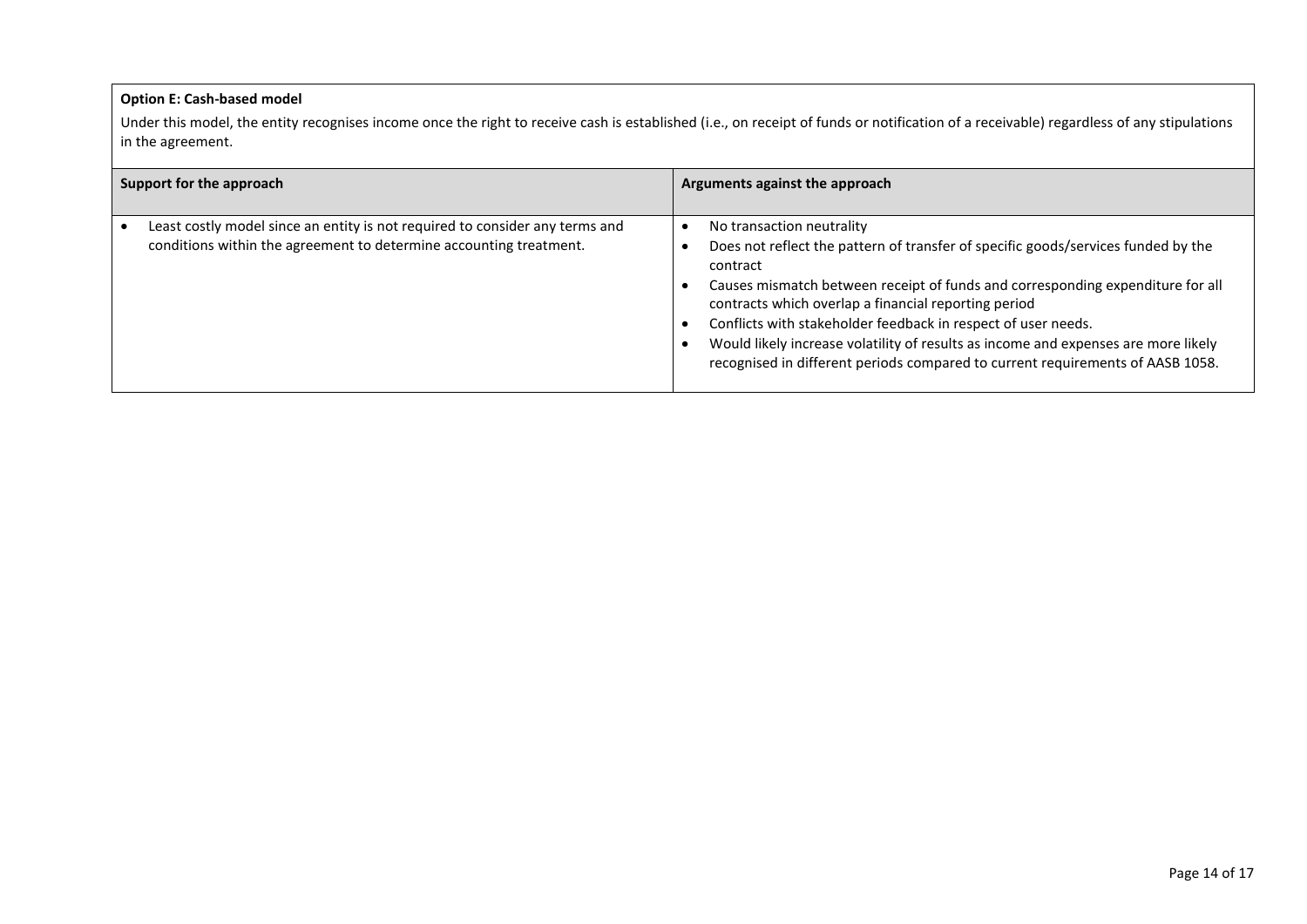37 The options above have been assessed for their alignment against the Tier 3 principles outlined in Appendix A of agenda paper 11.1 to this meeting and the results have been summarised in Table 3 below.

| <b>Tier 3 Principle</b>                                                                               | <b>Model</b>                                                                                                                                                         |                                                                                                                             |                                                                                                                                                                                      |                                                                                                                                                                                         |                                                                                                                                                                                                       |
|-------------------------------------------------------------------------------------------------------|----------------------------------------------------------------------------------------------------------------------------------------------------------------------|-----------------------------------------------------------------------------------------------------------------------------|--------------------------------------------------------------------------------------------------------------------------------------------------------------------------------------|-----------------------------------------------------------------------------------------------------------------------------------------------------------------------------------------|-------------------------------------------------------------------------------------------------------------------------------------------------------------------------------------------------------|
|                                                                                                       | Option A - AASB 1058                                                                                                                                                 | <b>Option B - Enforceable</b><br>conditions                                                                                 | <b>Option C - Enforceable</b><br>activities/expenditures                                                                                                                             | <b>Option D-Expense/time-based</b><br>matching                                                                                                                                          | <b>Option E- Cash-based</b>                                                                                                                                                                           |
| (1) Compatible with<br><b>AASB NFP Standard-</b><br><b>Setting Framework</b>                          | <b>Strong</b><br>• Transaction neutral<br>• No significant<br>departures from CF                                                                                     | <b>Moderate</b><br>• No significant<br>departures from CF<br>• Some overlap with<br>liabilities recorded<br>under AASB 1058 | Moderate<br>• May result in some<br>liabilities which do<br>not meet the<br>definition of a liability<br>in the CF<br>• Some overlap with<br>liabilities recorded<br>under AASB 1058 | <b>Moderate</b><br>• Would result in liabilities which<br>do not necessarily meet the<br>definition in the CF<br>• Information is not transaction<br>neutral                            | Weak<br>· Unlikely consistent with CF<br>• More weight towards cost<br>for preparers beyond<br>"undue cost or effort"<br>• Lack of perceived benefit<br>based on feedback from<br>users and preparers |
| (2) Tier 3 GPFS provide<br>useful information for<br>resource allocation<br>decisions by Tier 3 users | <b>Mixed</b><br>• Same basis as Tier 1<br>and $2$ – provides<br>consistency<br>• May cause confusion<br>for some Tier 3 users<br>e.g. focusing on grant<br>acquittal | <b>Mixed</b><br>• Some contracts will be<br>deferred, and others<br>recognised immediately                                  | <b>Mixed</b><br>• Some contracts will<br>be deferred, and<br>others recognised<br>immediately                                                                                        | <b>Moderate</b><br>• Recognition of revenue likely to<br>reflect the intention of the<br>grantor and income recorded in<br>the same period as the expense<br>intended to be compensated | Weak<br>• May cause confusion for<br>some users as whilst<br>simplest option, most<br>distinct from acquittal<br>reporting                                                                            |
| (3) Consistent with<br>principles for Tier 2<br>('desirable but not<br>warranted')                    | <b>Strong</b><br>• Identical to Tier 2                                                                                                                               | <b>Moderate</b><br>$\bullet$ Moderate departure $-$<br>more revenue deferred                                                | <b>Moderate</b><br>• Moderate departure<br>- more revenue<br>deferred                                                                                                                | Weak<br>• Significant departure - revenue<br>deferred also in cases when no<br>enforceability                                                                                           | Weak<br>• All revenue recognised<br>upfront irrespective of<br>conditions                                                                                                                             |

# **Table 3: Applying Tier 3 Principles to options identified**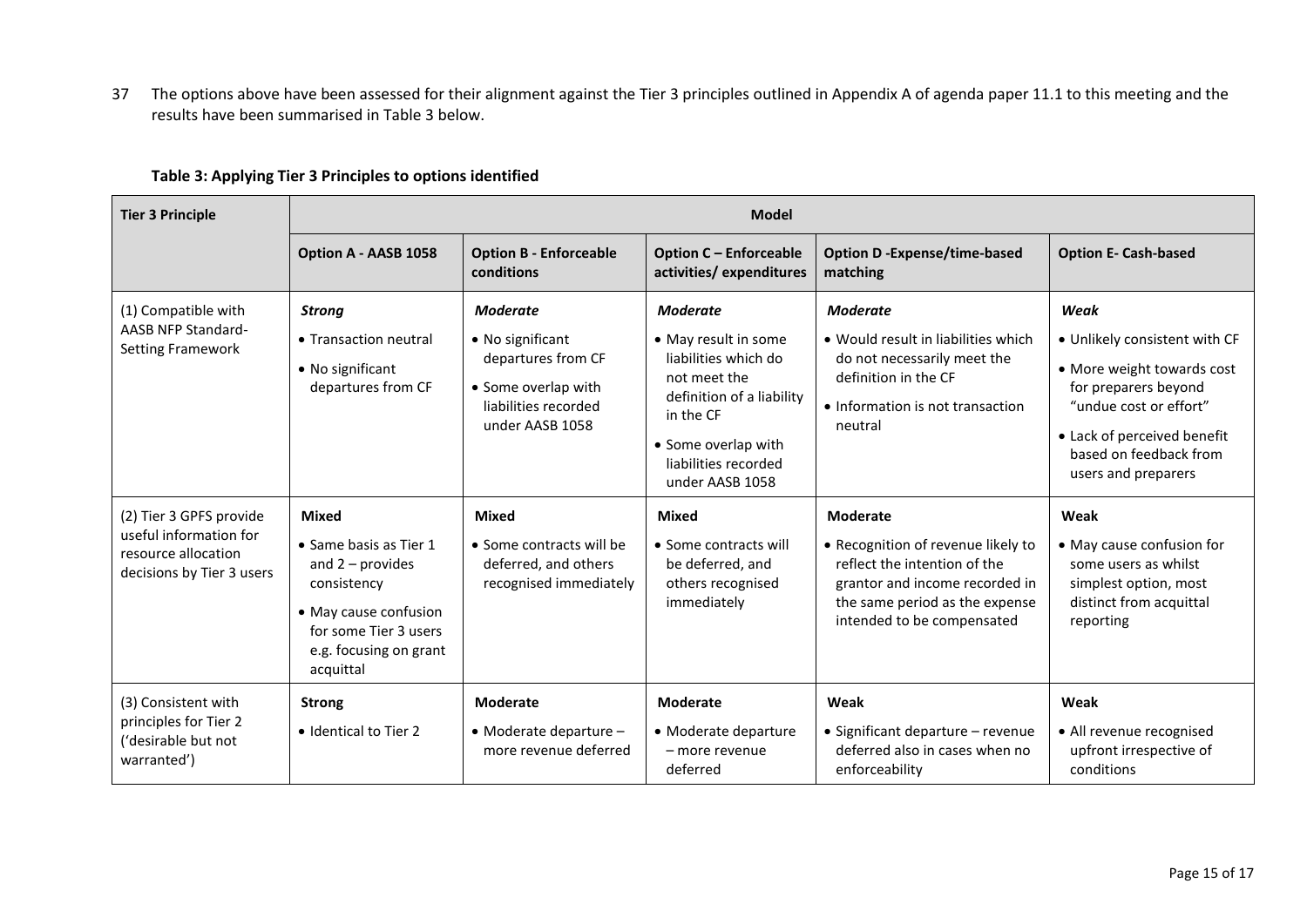| <b>Tier 3 Principle</b>                                         | <b>Model</b>                                                                                                   |                                                                                                           |                                                                                                              |                                                                                                                                        |                                                                                                                                       |  |
|-----------------------------------------------------------------|----------------------------------------------------------------------------------------------------------------|-----------------------------------------------------------------------------------------------------------|--------------------------------------------------------------------------------------------------------------|----------------------------------------------------------------------------------------------------------------------------------------|---------------------------------------------------------------------------------------------------------------------------------------|--|
|                                                                 | Option A - AASB 1058                                                                                           | <b>Option B - Enforceable</b><br>conditions                                                               | <b>Option C - Enforceable</b><br>activities/expenditures                                                     | <b>Option D-Expense/time-based</b><br>matching                                                                                         | <b>Option E- Cash-based</b>                                                                                                           |  |
| (4) Where possible,<br>leverages information<br>management uses | Mixed<br>• Some information<br>needed not ordinarily<br>prepared by<br>management                              | Mixed<br>• Some information<br>needed not ordinarily<br>prepared by<br>management                         | Mixed<br>• Some information<br>needed not ordinarily<br>prepared by<br>management                            | <b>Strong</b><br>• Reflects the reporting to the<br>funding providers and leverages<br>from existing information, e.g.,<br>acquittals. | Mixed<br>Information regarding<br>receipt is prepared, however<br>inconsistent information to<br>that recorded in grant<br>acquittals |  |
| (5) Benefits exceed costs                                       | Weak<br>• Additional information<br>to be prepared<br>• Stakeholder confusion<br>regarding reported<br>results | Moderate<br>• Less costly than existing<br>treatment, however<br>additional information<br>to be prepared | Moderate<br>• Less costly than<br>existing treatment,<br>however additional<br>information to be<br>prepared | <b>Strong</b><br>• Leverages from information<br>currently prepared.<br>• Consistent with feedback from<br>stakeholders                | Mixed<br>• Lower costs incurred<br>however inconsistent<br>treatment is confusing for<br>users                                        |  |